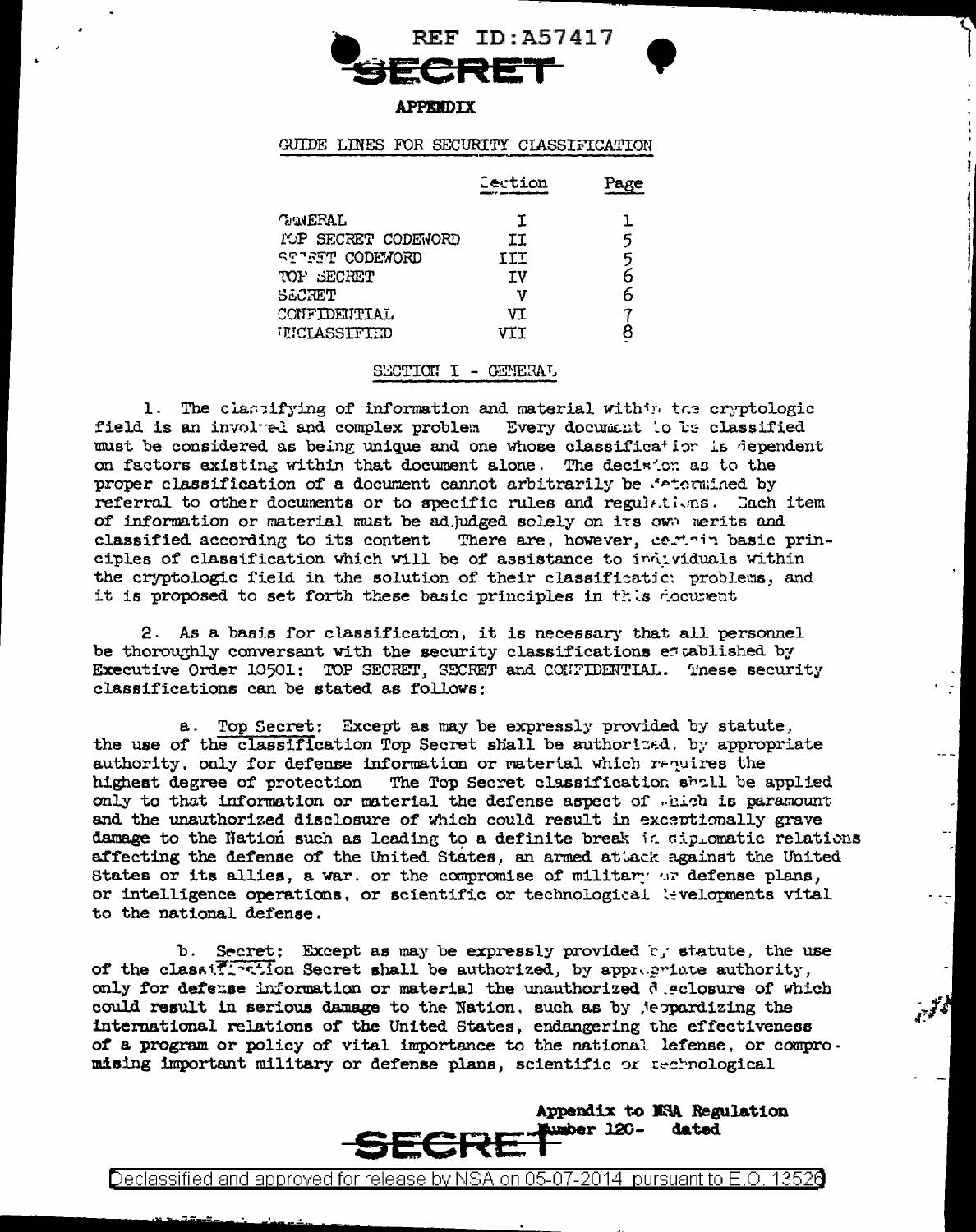

 $\sim$ 

 $\mathcal{L}^{\pm}$ 

 $\mathbb{Z}^{\mathbb{Z}}$ 

 $\sim$ 

 $\cdot$   $\cdot$   $\cdot$ 

t.

 $\sim$   $\sim$ 

 $\overline{\phantom{a}}$ 

# GUIDE LINES FOR STOURITY CLASSIFICATIONS (Sect I2b Cont'd)

 $\mathbf{r}$ 

developments important to national defense, or information revealing important intelligence operations.

c. Confidential: Except as may be expressly provided by statute, the use of the classification Confidential shall be authorized by appropriate authority, only for defense information or material the unauthorized discipatre of which could be projudicial to the defense interests of the nation.

d. Configential - Modified Handling Authorized: Hans loes not constitute a se, evel and distinct classification category. The mation must meet the resulterants set down above for Confidential material. The addition of the notation "modified handling authorized' only permits modification of the storage and transmission procedures.  $0.5$ ficial use only?

?. Within the cryptologic field we must provide even more safeguards for our activiti-: than are provided for under the standard accurity classifications. Before any official cryptologic information is 's be disseminated, it must be determined that the recipient has a need-to-know Information of an unclassified  $\eta$  ture pertinent to the mission of a cryptologic activity should not be discussed with anyone except for official bu.! ass purposes.

4. Beyond the basic classifications established by Warnive Order, it is recognized that trere are special considerations which must co considered separately because of their inherently sensitive nature. These special considerations pertain to specific categories of communications intelligence (COMINT) and are identified by the assignment of a distinctive codeword. The classification of COMINT involves two distinct considerations: the security of the information and the sensitivity of the source from which the information was derived. Either or both considerations may affert the classification, dependent upon whether the information or the source is the more sensitive.

5. Initially, COMINT material comes to this Agency as raw traffic which has been intercepted by field station activities throughout the world. This traffic is classified no lower than CONFIDENTIAI, until such time as an analytical processing is begun. From the analysis of this aw traffic, we derive three types of intelligence.

a. Cryptintelligence is that COMINT which results from cryptanalysis of the systems utilized by message originators to protect the traffic during its transmission. This includes speech and facsimile sectricy systems.

b. Traffic intelligence is that COMINT which reaults from traffic analysis of intercepted electrical communications. This includes COMINT produced by all means short of cryptanalysis of message texts.

c. Intelligence derived from the analysis of planstext traffic.

**SECRET** Appendix to NSA Regulation  $2.$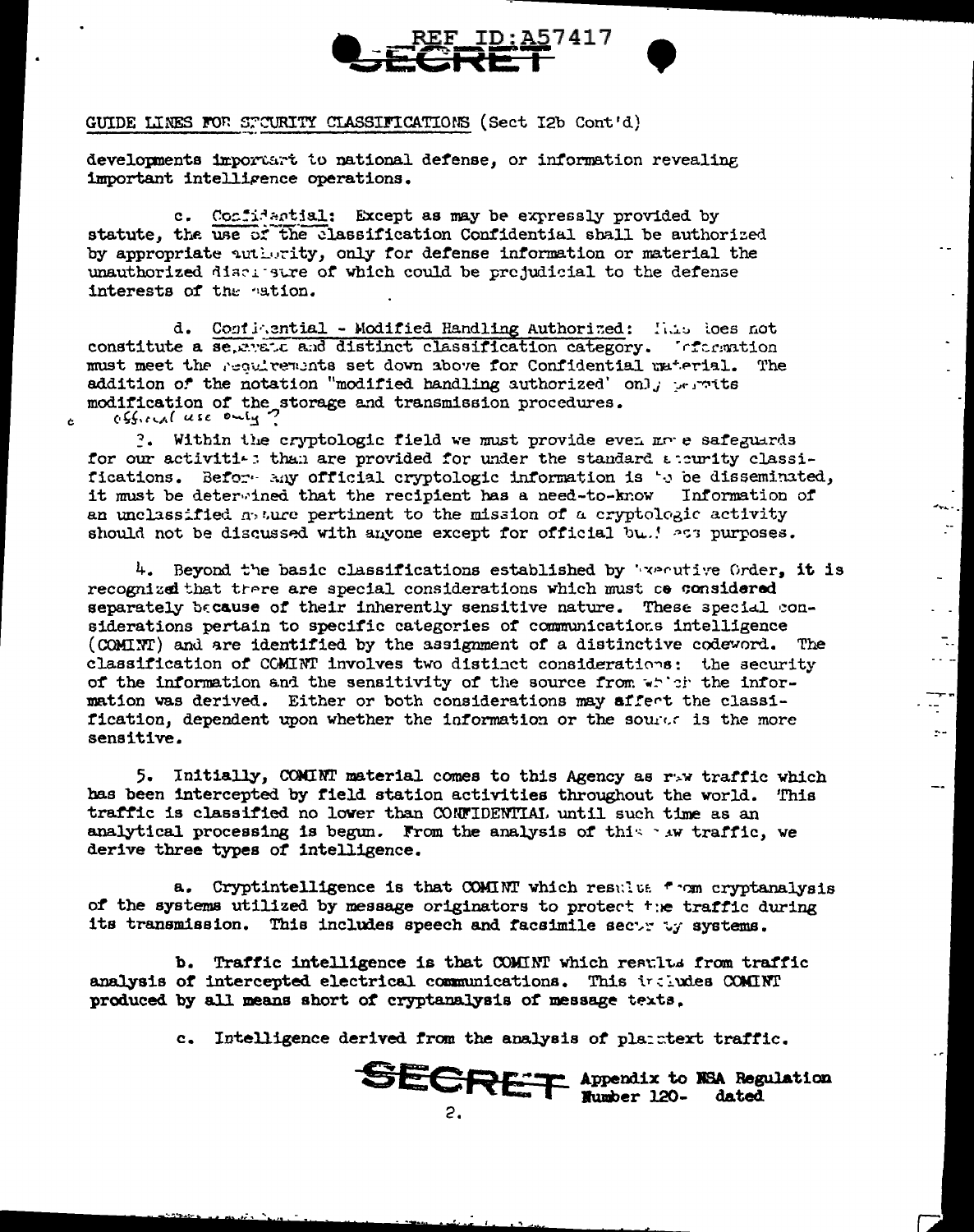

GUIDE LINES FOR SECURITY CLASSIFICATIONS (Section  $1.6$  Cont'd)

6. Information ferived from these three analytical processes (cryptanalysis, traffic analysis and plaintext analysis) is divided into three security categories.

Category III COMINT (Top Secret Codeword) is the most  $a_{\bullet}$ sensitive category and contains information of the highest classification whose source mus' - a protected at all costs. In general, this will include information derived from cryptanalysis (except for designated types of COMINT) certain destgnated types of plaintext and special weather pryptanalysis and Traffic Analysis of certain high level systems as specified by existing authoricies. For additional items in this category. See Section II. (SECRET codeword)

b. Category II COMINT, is less sensitive than the preceding category and is one whose material can by acceptance of a calculated r'sk be disseminated without over-riding concern for the security of the source. In general, this will include iraffic intelligence which has not been specifically placed into other categories and cryptanalytic intelligence resulting from the solution of certain low level codes and other security systems as specified by existing authorities. For additional items in this Category, see Section III.

c. Category I COMINT (Non-Codeword) is subject to the least restrictive regulations of the three categories and will include certain types of low level COMINT as specified by existing authorities. Material in this category will be classified no lower than CONFIDENTIAL without the assignment of any codeword. Extreme care must be utilized in placing COMINT in this category. (See paragraph 7, Section VI - CONFIDENTIAL.)

In addition to these categories, there are certain other basic 7. statements that are acceptable as guide lines in determining classifications.

a. COMMINI will normally be considered as falling within Category III except for seen specific systems as have been mutually a reed upon by U.K. and the U.S. to be in other categories. This list is available in PROD  $(NSA-0621)$ .

b. Standing operating procedures, personnel reports, organizational charts and instruction manuals governing respective COMINT . rganizations will be classified according to the information contained therein; those indicating operational capacity or success will be classified at least SECRET. Classification problems which cannot be resolved by the originator will be referred to NSA Classification Advisory Tanel.

c. In reference to type of cryptosystems, the terms "low grade", "medium grade" and "high grade" are often used. Definitions of these categories are as follows: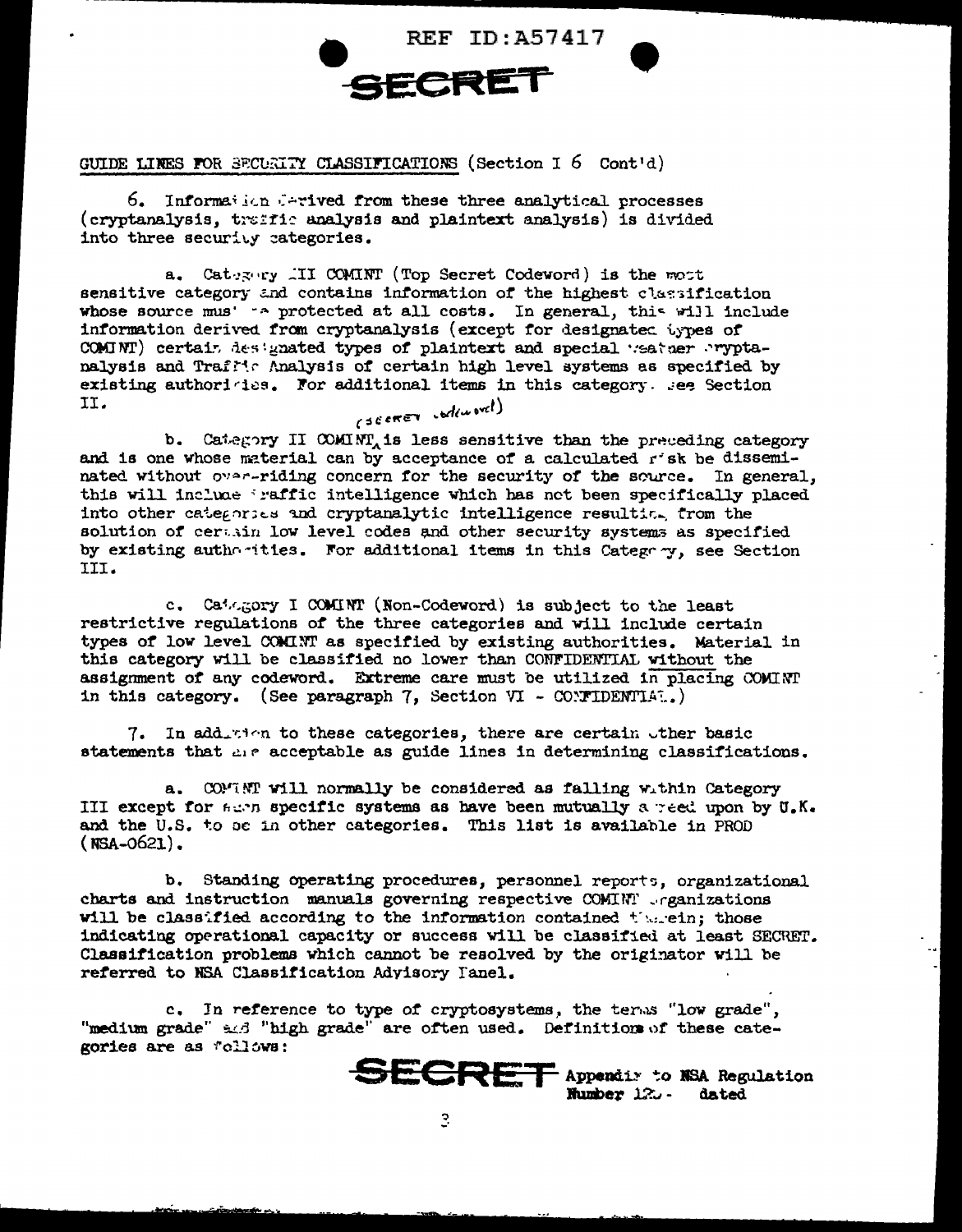

GUIDE LINES FOR SECULITY CLASSIFICATIONS (Section I - 7c.1, Contid.

- (1) low-grade, Fertains to a cryptosystem which offers only slight resistance to cryptanalysis: for e.ample: (1) Playfair cirkers, (2) Single tia sposition, (3) Unenciphered one-part codes.
- (2) medium grade, Pertains to a cryptosystem which offers considerable resistance to cryptanalysis; for elample: (1) Strip ciphers, (2) Polyphase trusposition, (3) Unenciphered two-part codes.
- (?) high-grade, lertains to a cryptolystem which off-rs a maximum of resistance to errotavalysi : for example: (1) Complex cipher machines, (3) atime systems, (3) Unknown two-part codes enciphered vi. The additive book.

ŧ.

3. a. It must be pointed out that, although the crypt ralytic techniques associated with a specific operational cryptosystem fall into Categories III, II or I, nevertheless a detailed description of the procedures and general principles where yet the solution of a type cryptosystem may be of lower classification or even unclassified, e.g., the solution of the lassic Playfair system. The consideration applies also to principles . We techniques involved in the .tx is on U.S. and NATO cryptosystems.

b. Likevise, although it must be pointed out that traffic analytic techniques and dat. associated with specific targets fall into Categories III, II or I, nevert eloss a detailed description of the general principles and techniques involved in hypothetical traffic analysis may be of lower classification.

c. The classification of an item of cryptanalytic or cryptographic equipment is determined solely on its own merits, based on the extent to which protection or new principles and techniques must be afferded. The degree of classific-tion does not necessarily concern only the field of cryptology (or cryptologic aspects) but also takes into account engineering sophistication.

9. As a mean- of further assistance to personnel the following classification guide lies have been established. Remember they are only general in nature and that the classification of any given item must be established solely or its own merits. In addition, an abbreviated classification table has been inclosed at the end of this document and is intended for reference purposes only. It may be detached and used separately. WARNT:53! In no instance may this table be used to solve classification problems Reference must always be male to the complete text of "Guide Lines for Security Classification."

Appendix to NSA Regulation **SECRET Nutber 12). iated**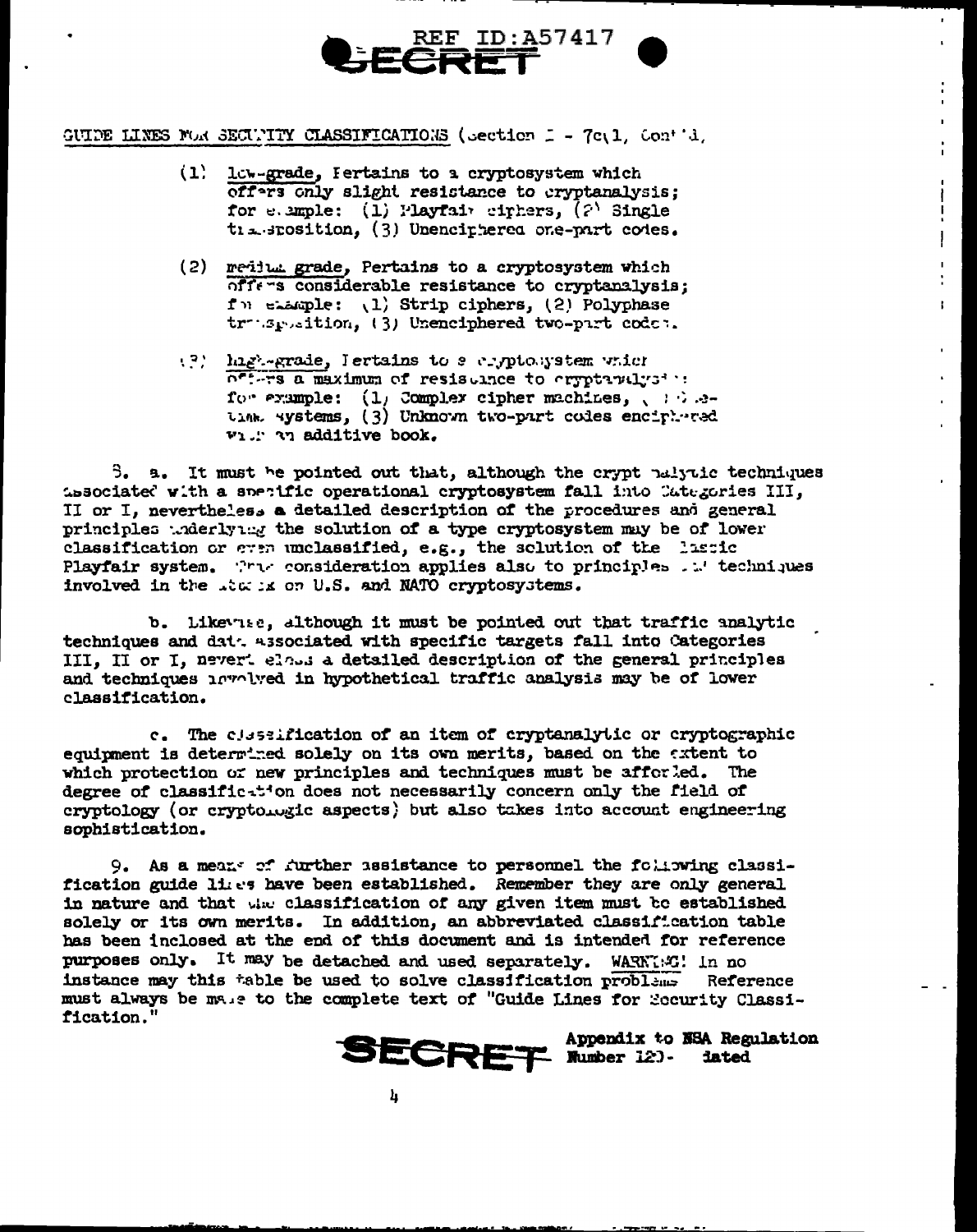

 $EO 3.3(h)(2)$ PL 86-36/50 USC 3605

(Section  $11 - 111$ . GUIDE LINES FOR SECURITY CLASSIFICATION

# SECTION II - TOP SECRET CODEWORD (CATEGORY JII)

The following types of information are to be classified TOP SECRET Codeword:

1. Cryptanalviic intelligence and techniquesderived from and statements of success sutributable to a given Category III system.

2. Traffic intelligence based in whole or in part on the mulysis or use of identifications and other data derived from Category 1.1 CONC T. Such traffic into igence might involve a high-grade eneryped waystem or message headings charged in codes or ciphers of high security grading.

3. Intelligence which can be identified as resulting five the study

 $\mu$ . Special Weather Intelligence, designated by a distinctive codeword.

5. Intelligence which can be identified as resulting from the Jince 1 September

1939, except as covered in paragraph 3, Section IV - TOP SECRET, paragraph 12, Section VI - CONFIDENTIAL, and paragraph 12, Section VII - UNCLASSIFIED.

 $6.$  Traffic intelligence involving such combinations of cryptanalysis and traffic analysis whose value is so great that security or contents becomes the over-riding consideration.

7. COMINT based on traffic obtained from sources class: fied TOP SECRET.

8. UKUSA Cryptanalytic short titles of Category III cryptosystems.

SECTION III - SECRET CODEWORD (CATEGORY II)

The following types of information are to be classified SECRET Codeword:

1. Cryptunalytic intelligence and techniques derived from and statements of success attributable to a given Category II cryptosystem.

2. Traffic intelligence derived from the analysis of foreign communications after 2 September 1945.

3. Texta information.

|  | $4.$ Intelligence which can be identified as resulting from study of |  |  |  |  |  |  |  |  |  |
|--|----------------------------------------------------------------------|--|--|--|--|--|--|--|--|--|
|--|----------------------------------------------------------------------|--|--|--|--|--|--|--|--|--|

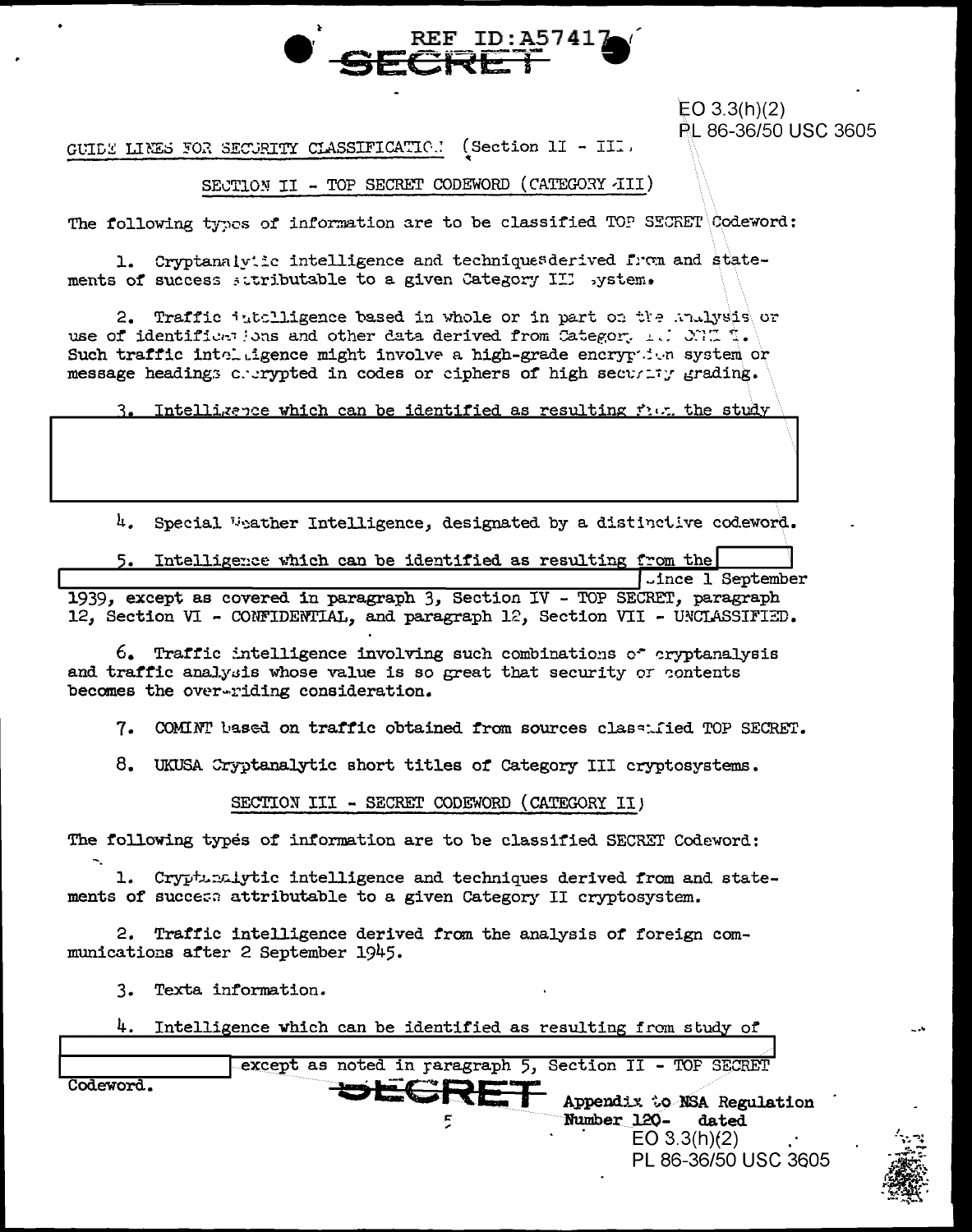

GUIDE LINES FOR SECURITY CLASSIFICATION (Section III - V)

5. Traffic intalligence derived from radio fingerprinting (RFP) and Morse operator analysis  $(MOA)$ .

6. UKUSA Cryptanalytic short titles of Category II and I cryptosystems.

SECTION IV - TOP SECRET

The following types of information are to be classified TOP SECRET:

1. The detailed mission of a COMINT agency or a major component thereof.

2. The existence of peacetime collaboration in COMINT matters between U.S. agencies and other foreign governments, except for collaboration with the U.K., Canada, or Australia, which will be classified SECICT.

3. Intelligence derived from the cryptanalysis of high-grade foreign cryptosystems between 1 September 1939 and 2 September 1945, provided the reference cannot lead to inferences as to the specific systems involved. Such intelligence derived after 2 September 1945 belongs in Category III. (See exceptions, persgraph 5, Section II - TOP SECRET CODEWORD and paragraph 12, Section ... - UNCLASSIFIED.)

4. Codewords (.urrent and obsolete) applicable to Category III COMINT.

#### SECTION V - SECRET

The following types of information are to be classified SECRET:

Intercept assignments (N.B. This does not include call signs, ı frequencies or example attions which are classified CONFIDENTIAL).

2. Intercept and DF plans and over-all operational effectiveness of intercept and DF organizations as a whole.

Details c. traffic analysis as applied to enemy communications during World War. I.

4. Disclosures of both the identity and details of the cryptanalysis of low-grade enemy .illitary cryptosystems during World War II.

5. Existence of peacetime collaboration between the U.S. (NSA) with the U.K (GCHQ), CANADA (CENRC) or AUSTRALIA (DSB) in the CCMINT field.

6. Codenent: (current and obsolete) applicable to Category II COMINT,

Appendix to NHA Regulation Musber 120dated



ا المناسبات .<br>منابع

6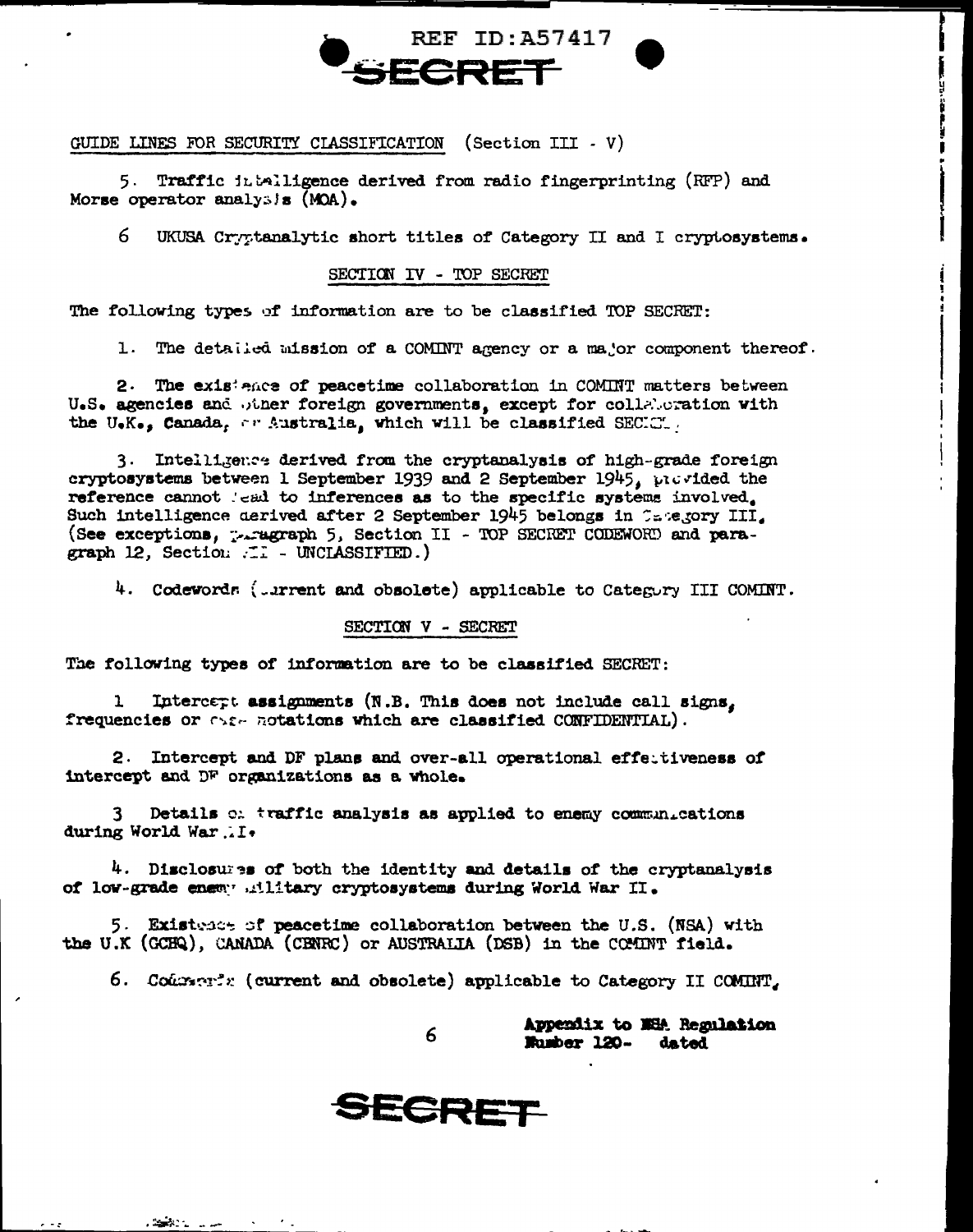

GUIDE LINES FOR SECURITY CLASSIFICATION (Section  $VT$ )

#### SECTION VI - CONFIDENTIAL

The following types of information are to be classified CONFIDENTIAL:

1. Association of operational COMINT functions with specific activities and organizations by name (except as provided under paragraph 1. Section VII - UNCLASSIFIED).

2. General rutements pertaining to the **operational** effectiveness of of individual intercept and  $D/F$  stations.

3. Intercepted raw traffic that shows no evidence of "processin, " for COMINT purposes beyond sorting by clear address elements, elimination of unwanted messares and the inclusion of case number and/or an arbitrary traific designator.

4. Intelligence relating to D/F mission assignments, bearing reports and fix reports ( '.e. target frequencies, call signs, "piped signals," other signal information, bearings and fixes), provided that no complex changing call sign eystems are included.

5. The terms "United States Communications Intelligence Board" and "U. S. Communications Security Board" (abbreviations "USCIB" and "USCSB" and the abbreviations for their subcommittees are unclassified).

6. Plaintext tactical or operational traffic provided wat no interpretations of complex changing call sign systems, enciphered map references, or results or advanced traffic analysis are included. This material shall include local procedural and local grid and zone systems used for artillery direction, tactical control and movement of front line units, early warning and exercise of tactical combat control of aircraft.

7. Intelligence derived from analysis of radar tracking reports and visual observation reports as found in tactical or operational traffic, provided that enciphered aircraft type designations or interpretations of complex changing call sign systems are not included. Inclusion of local grid or zone references, local procedural codes used for brevity and plaintext interspersed with cover words is permissible.

8. COMINI concerning weather derived from the sources described in paragraphs 6 and 7, above.

9. COMINT derived from Naval tactical maneuvering codes and brevity codes.

10. Special cryptologic features of and magnitude of effort with computers.

 $\overline{7}$ 

Appendix to VSA Regulation Mumber 120- dated

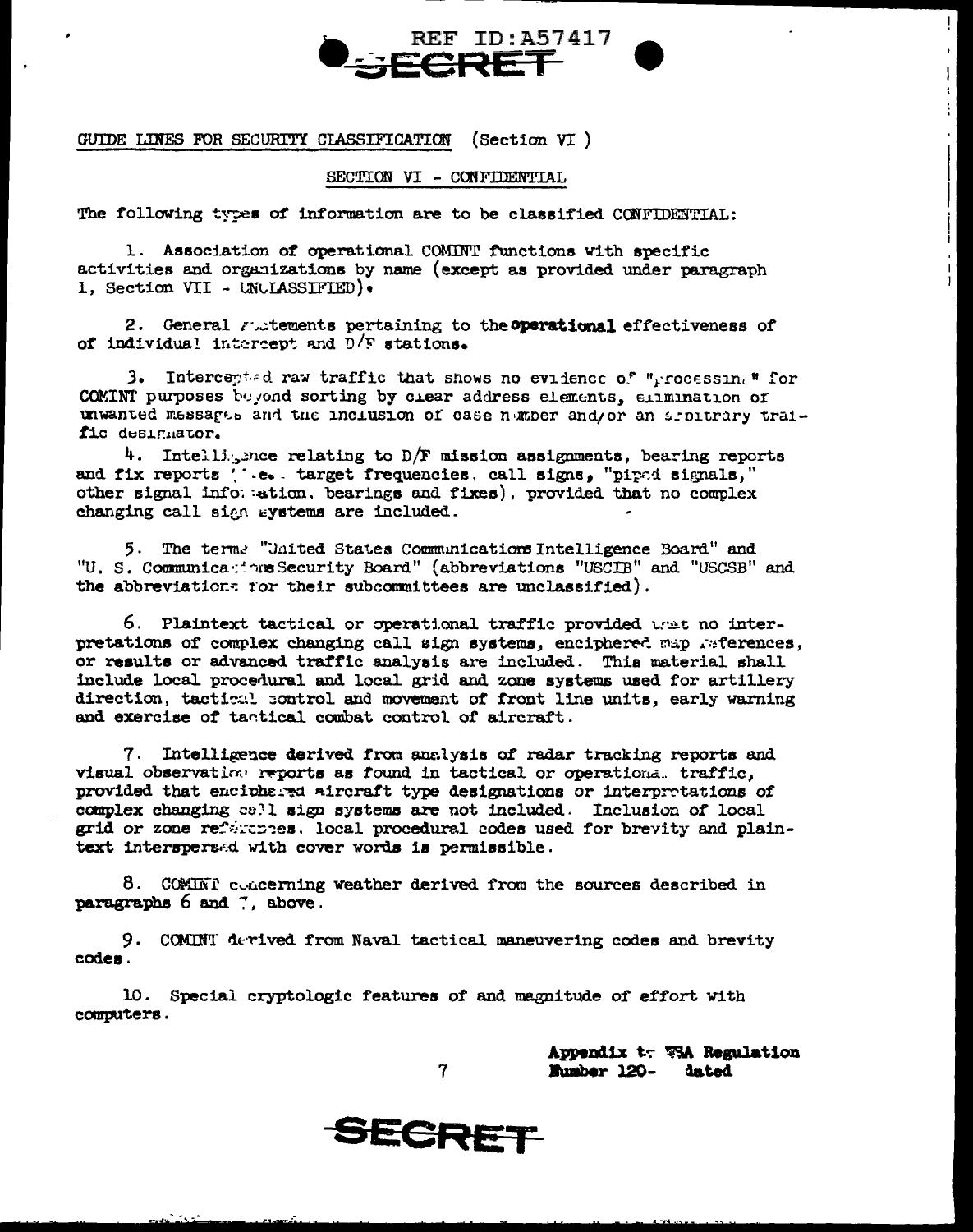

EO 3.3(h)(2) PL 86-36/50 USC 3605

# GUIDE LINES FOR SECURITY CLASSIFICATION (Section VI - VII)

11. Detailed references to, and description of, cryptanalytic success against specific military cryptosystems used by foreign powers between 11 November 1918 and 1 September 1939, and not used since.

Intelligence derived from the cryptanalysis of the 12.

used by foreign powers between 11 November 1918 and 1 September 1939.

The extent of collaboration in CAN/UK/US COMSEC matters. 13.

14. The extent of production of cryptomaterial for NATC use.

15. The fact that NSA is assigned specific

16. Diagrams and descriptions of COMINT and COMSEC communication networks or related communication plans including cryptographic arrangements except where higher classification is justified by the listing of sensitive intercept stations.

17. Consolidated listings and records of cryptomaterials and cryptoholdings by short tile.

18. The broad outlines of operational traffic analysis processes.

19. Relationship with CIA and other U.S. consumers in the field of COMINT.

#### SECTION VII - UNCLASSIFIED

The following types of information are Unclassified:

1. Association of NSA with cryptology, COMINT, COMSEC, or the service cryptologic agencies -- providing such association in no way adversely affects the missions of the agencies concerned.

 $\sim$  2. Association of NSA with authors of technical papers on matters already in the public domain.

3. The terms NSA Field Activity Far East (NSAFE), NSA Field Activity Europe (NSAEUR), NSAAL, NSAUK, NSA-Field Unit 1 (FU/PAC) and NSA Field Unit  $2$  (FU/LANT).

4. Civil Service Job Titles and NSA "Qualification Standards Manual."

5. NSA's possession of or interest in computers or rapid analytical machinery, except as noted in paragraph 10 under Section VI - CONFIDENTIAL.

8

Appendix to NSA Regulation Number 120dated

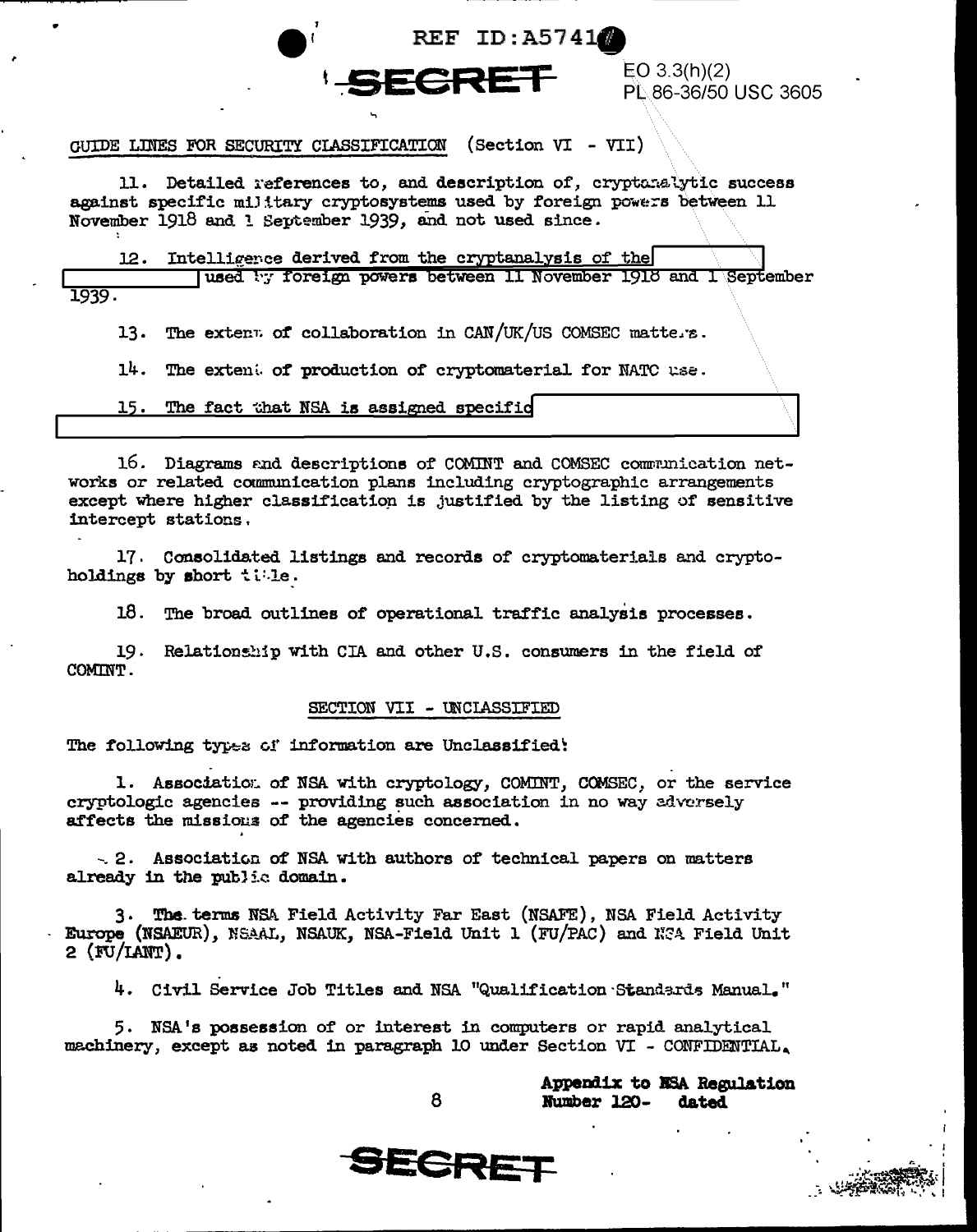## GUIDE LINES FOR SECURITY CIASSIFICATION (Section VII)

6. Specific components of equipment under research. if use of component is not revealed.

7. Report of inspection trip to uncleared company that is a prospective contractor, if no mention is made of actual applications of components.

**ELERITAIR** 

8. Short titles, cover names, and code words. (See the following exceptions: Paragraph 4. Section III - TOP SECRET: paragraph 9. Section V - SECRET; paragraph 10, Section V - SECRET, and paragraph 17, Section VI  $-$  CONFIDENTIAL).

9. Communications giving a person's security clearance.

10. Projects number and titles used in justification for purchase of materials when no technical usage is specified.

11. Detailed reference to, and description of, cryptanalytic success against World War J military cryptosystems.

12. References to intelligence derived from cryptosystems in which successful cryptenalysis has already been revealed by official U.S. action (e.g., the Congressional investigation of the Pearl Harbor attack).

13. Any reference to intelligence or cryptanalytic success against operational cryptosystems as disclosed by foreign publications appearing in the public domain. These references should be accompanied for the purpose of clarity by the source and be without further elaboration or amplification.

14. The fact that NSA produces and procures cryptomaterial including rotors, key lists, one-time tapes, one-time pads, codes, discs and other broad categories of keying materials, and employs special equipment to produce some of this material.

15. The fact that the U.S. collaborates with other NATO powers on COMSEC matters.

Incl. **Table** 

> Appendix to MSA Regulation Number 120dated



9